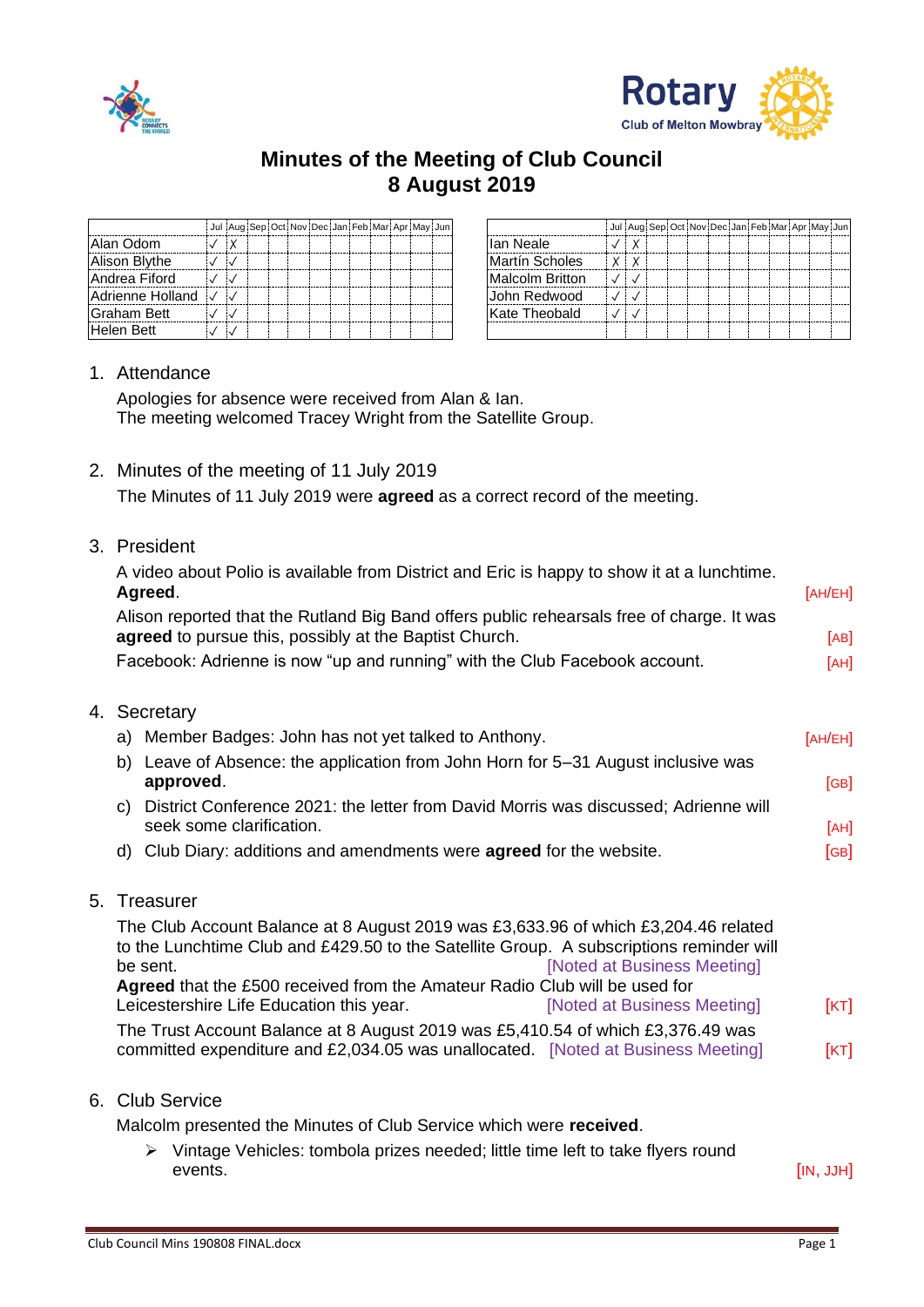|   | Club Council Mins 190808 FINAL.docx                                                                                                                                                 | Page 2                                      |
|---|-------------------------------------------------------------------------------------------------------------------------------------------------------------------------------------|---------------------------------------------|
| ➤ | Support Shelter box until another project is started.                                                                                                                               | [JR]                                        |
|   | $\triangleright$ Defer Sand Dam project.                                                                                                                                            | [JR]                                        |
| ➤ | Safari Sunday lunch; 20 October.                                                                                                                                                    | [JR]                                        |
| ≻ | Treasure Hunt: £230 raised, 35 attendees; very good evening; thanks to Gill and<br>Julia.                                                                                           | [JR]                                        |
| ➤ | Philippines Project: has started on the ground.                                                                                                                                     | [JR]                                        |
|   | John Redwood presented the International Minutes which were received.                                                                                                               |                                             |
|   | 8. International Service                                                                                                                                                            |                                             |
|   | $\triangleright$ Christmas Party: Kate to make cake and ice the logo! Adrienne to approach<br>Great Dalby school for a card.                                                        | [HB]<br>$\left[\text{KT}, \text{AH}\right]$ |
| ➤ | Christmas Tree: Agreed to use this year's rotary logo for 'baubles' and garlands.                                                                                                   | [HB]                                        |
| ➤ | Leicestershire Life Education: clear value of this project; KT confirmed just<br>enough funds to pay this year's contribution.                                                      | [HB]                                        |
| ➤ | Contact Tea: 27 October.                                                                                                                                                            | [HB]                                        |
| ➤ | Crocus Sales: a 'bagging party' will be held in September. Members and friends<br>to be encouraged to buy; a 'wear purple for polio' event on nearest Monday to<br>World Polio Day. | [HB]                                        |
|   | Cake Sales: laminated notices about allergies & ingredients labels available for<br>all club events.                                                                                | [HB]                                        |
|   | $\triangleright$ Christmas Parcels: if the collection & distribution goes ahead dates it will be<br>Friday 29 November 6-9pm and Saturday 30 Nov 9-4pm.                             | [HB]                                        |
|   | Helen presented the Minutes of Community & Environment which were received.                                                                                                         |                                             |
|   | 7. Community Service                                                                                                                                                                |                                             |
| ➤ | Blue Card: Graham to establish whether Steve will present the card in the same<br>format if Richard Haynes no longer produces it.                                                   | [GB]                                        |
|   | $\triangleright$ Graham to convene a task group to overhaul all aspects of communication<br>within and from the Club.                                                               | [GB]                                        |
|   | Communications:                                                                                                                                                                     |                                             |
|   |                                                                                                                                                                                     |                                             |
|   | $\triangleright$ Valuation night with Charles Hanson.                                                                                                                               | [MB]                                        |
|   | > Safari Lunch: Sunday 20 October.                                                                                                                                                  | [MB]                                        |
|   | > Carol service at Brooksby Church: Wednesday 18 December                                                                                                                           | [MB]                                        |
|   | $\triangleright$ Scarecrow weekend in town.                                                                                                                                         | [MB]                                        |
| ➤ | New and additional ideas:<br>Race Night at Burton Lazars Village Hall with fish and chip supper.                                                                                    | [MB]                                        |
| ➤ | Summer Outing: interest had dwindled in recent years but Bob agreed to look<br>into the possibility of an outing to Chester possibly in early June.                                 | [RM]                                        |
| ➤ | Club Foundation Supper at BMC Restaurant; Thursday 21 May preferred date                                                                                                            | [AB]                                        |
| ➤ | Club Quiz: Friday 24 April 20 for spring quiz.                                                                                                                                      | [MB]                                        |
| ≻ | Club Quiz: Friday 27 September; booked. Wording of posters agreed.                                                                                                                  | [MB]                                        |
| ➤ | Duck Race: agreed that Adrienne will talk to Birchwood and then Grove.                                                                                                              | [AH]                                        |
| ➤ | Burns Night Supper: to be Saturday 18 January.                                                                                                                                      | [BA, RM]                                    |
| ➤ | Christmas Party: to be Monday 16 December.                                                                                                                                          | [AB]<br>[MB]                                |
| ➤ | Santa Fun Run: importance of attracting entries emphasised. Outside caterers<br>are being invited. MBC to be approached to open toilets; flyers should arrive this<br>week.         |                                             |